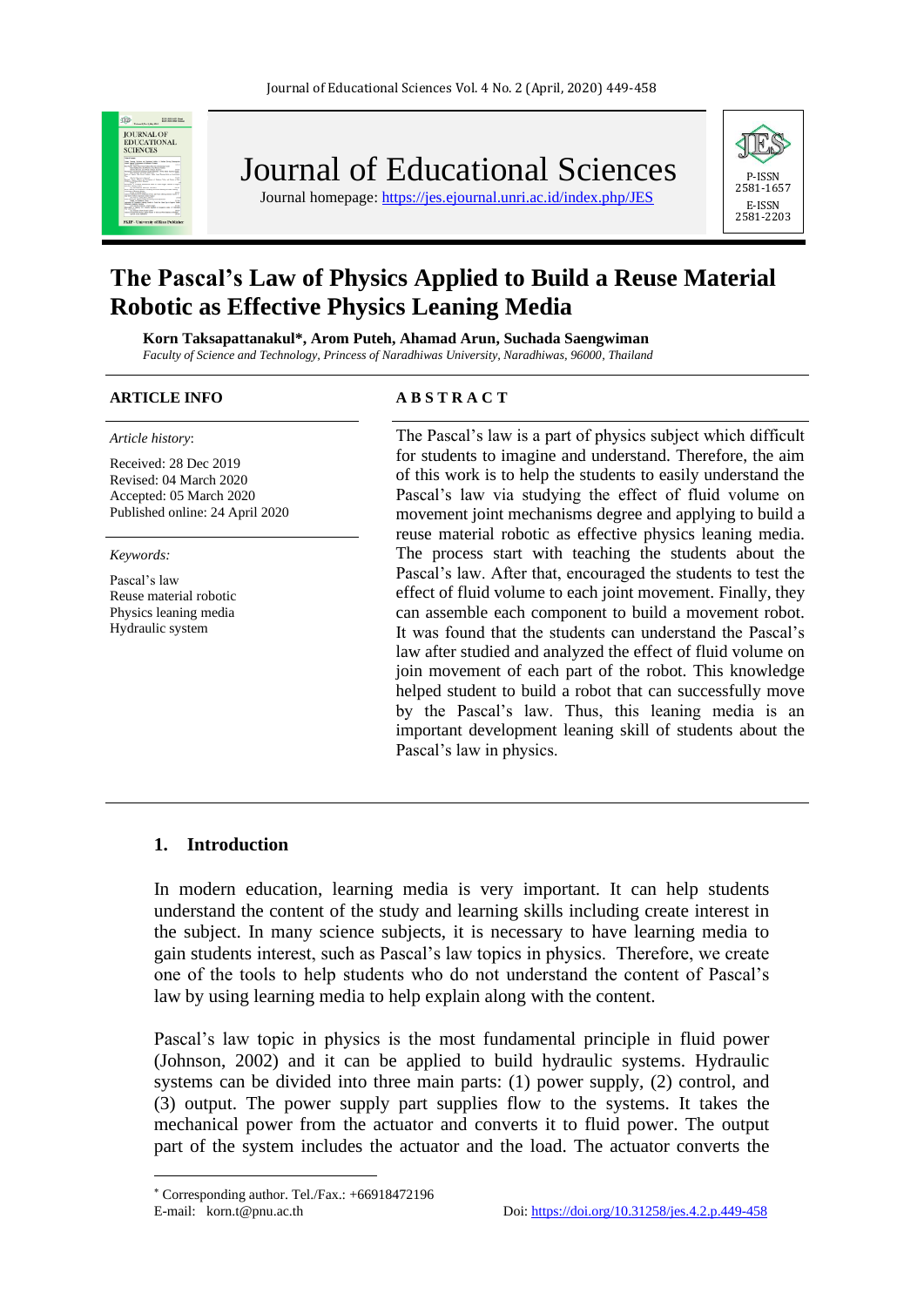fluid power back into mechanical power, which is used to move the load. The control part includes directional control valves, pressure control valves, and flow control valves (Johnson, 2002). For the students to more understand the teaching and learning of Pascal's law, there must be examples of technologies that use Pascal's law. Due to the modern technology that uses Pascal's law as a basic and combined with other technologies, resulting to students does not understand the basic principle of Pascal's law. Most of inventions that uses Pascal's law are combined with other technologies such as robot by using generic algorithm and computer-based (Bahaa et al., 2008; Anisur et al., 2013; Surendernath et al., 2015; Jônatas et al., 2015; Redmond et al., 2018; Kurt et al., 2010; Bin et al., 2017; Ross et al., 2017; Ashraf et al., 2011; Alka et al., 2017) the mechanical and hydraulic systems (Jiaqi et al., 2016; Abhinav et al., 2019; Hitoshi et al., 2012; Stevenson et al., 1986). Although, the hydraulic-powered robotic arm (Faiyaz et al., 2018) was studied but it is still not explaining of the Pascal's law in the system. From the research that mention earlier, no research studied the effect of fluid volume on movement joint mechanisms degree along with explain the basic principle of Pascal's law via build the robotic learning media.

Therefore, this work was explained and demonstrated the Pascal's law of physics to build a reuse material robotic as effective physics leaning media and the hydraulic systems were studied for the effect of fluid volume on movement mechanisms degree of robotic learning media. The students can understand the Pascal's law and participate in activities to create robotic leaning media by themselves.

#### **2. Methodology**

#### *Materials*

| <b>Segment</b> | <b>Types</b>  | Dimension (cm)                          | Number of<br>pieces | <b>Shape</b> |
|----------------|---------------|-----------------------------------------|---------------------|--------------|
| Robotic arm    | Plastic-board | $3.5 \times 25$                         | 4                   | Rectangle    |
|                | Plastic-board | $3.5 \times 27.5$                       | 4                   | Rectangle    |
|                | Plastic-board | $20 \times 26$                          | 2                   | Rectangle    |
|                | Plastic-board | $5 \times 6.5$                          | $\overline{2}$      | Rectangle    |
|                | Plastic-board | $2 \times 8$                            | 4                   | Rectangle    |
|                | Plastic-board | $2 \times 7$                            | 4                   | Rectangle    |
|                | Plastic-board | $10 \times 10$                          | $\overline{2}$      | Square       |
|                | Plastic-board | $5.5 \times 15.5 \times 15.5 \times 10$ | 4                   | Trapezoid    |
|                | Plastic-board | $5.5 \times 13 \times 5.5$              | 2                   | Triangle     |
| Robotic leg    | Plastic-board | $11 \times 13$                          | $\overline{2}$      | Rectangle    |
|                | Plastic-board | $10 \times 13$                          | 2                   | Rectangle    |
|                | Plastic-board | $5 \times 10$                           | 4                   | Rectangle    |
|                | Plastic-board | $5 \times 12$                           | 4                   | Rectangle    |
|                | Plastic-board | $5 \times 30$                           | 4                   | Rectangle    |
|                | Plastic-board | $7 \times 29$                           | 4                   | Rectangle    |
| Robotic body   | Plastic-board | $25.5 \times 30$                        | 4                   | Rectangle    |

The main parts were built using reuse material as shown in Table 1 Table 1. The reuse main materials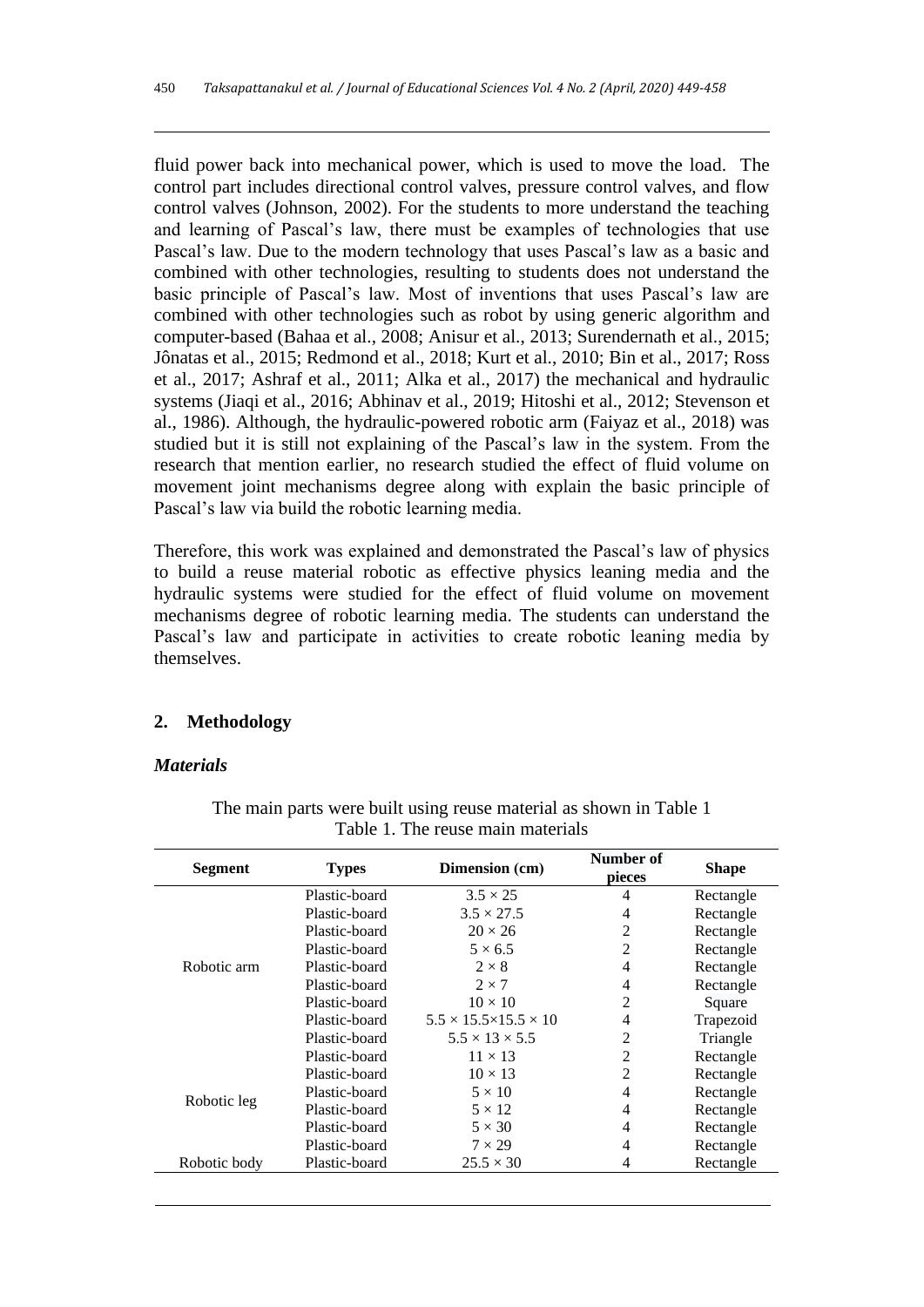|                  | Plastic-board                  | $26 \times 30$     | $\overline{c}$ | Rectangle            |
|------------------|--------------------------------|--------------------|----------------|----------------------|
| Robotic head     | Plastic-board                  | $18 \times 21$     | 6              | Rectangle            |
|                  | 10 and 20 $ml$<br>syringes     | -                  | 14             | -                    |
| Hydraulic system | Rubber tubes<br>for syringes   | ۰                  | 14             | -                    |
|                  | Small pieces of<br>bamboo wood |                    | a lots         |                      |
|                  | Small tubes                    | $1.45 \times 4.95$ | 2              | Circular<br>cylinder |

### *The building model of robotic learning media*

The high-school students studied the basic of Pascal's law in class after that they used this knowledge applied to build a robotic learning media together with study the effect of fluid volume on movement joint mechanisms degree.

### *Robotic arm segments (left and right)*

On the base, the two pieces of plastic-board are glued and drilled in the middle of plastic-board. The small tubes are used to fix at the drilled part of the arm with the base for rotation.



Figure 1. Robotic arm segments

The arm build using pieces of plastic-board, glue, a triangle piece of plastic-board, short wires, small pieces of bamboo wood and syringes with rubber tubes are used to control and fixed as shown in figure 1.

## *Robotic leg segments (left and right)*

The leg build using pieces of plastic-board, glue, small pieces of bamboo wood and syringes with rubber tubes are used to control and fixed as shown in figure 2.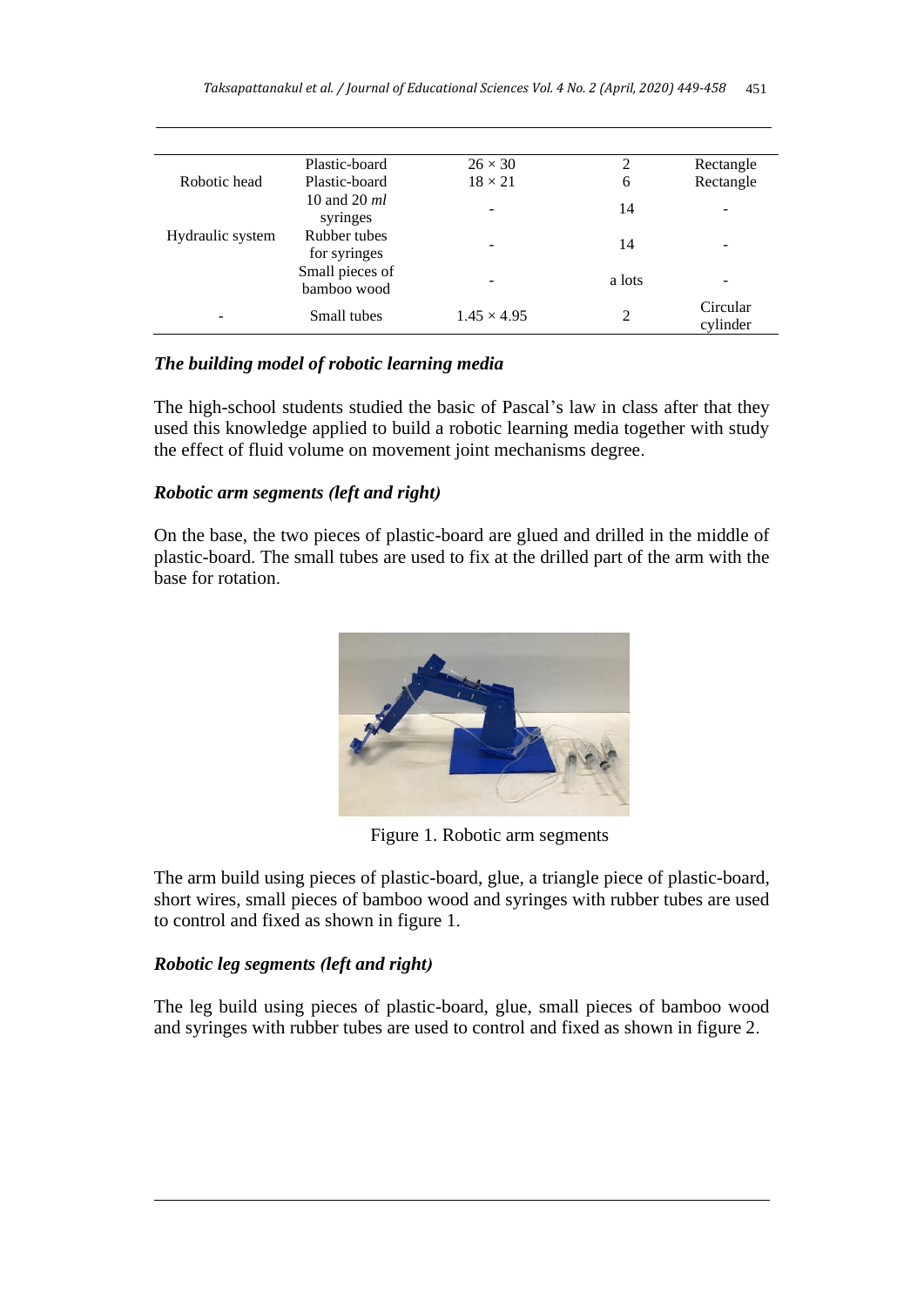

Figure 2. Robotic leg segments

# *Robotic head and body segments*

The head and body build using pieces of plastic-board and glue.

Robotic learning media is assembled using arm segments, leg segments, body segment, head segment and glue as presented in figure 3.



Figure 3. Model of robotic learning media

# *The Pascal's law of physics applied to build hydraulic systems of robotic leaning media*

Pascal's law is the principle in fluid power. In this work, the fluid power was presented in term of water syringe (hydraulic systems). The effect of fluid volume in hydraulic systems on movement mechanisms degree of robotic learning media was studied with Pascal's law (Johnson, 2002). The students tested the effect of fluid volume to each joint movement as follow: the pressing (decrease fluid volume) on 20 *ml* syringes as control and related to 10 *ml* syringes as fixed at the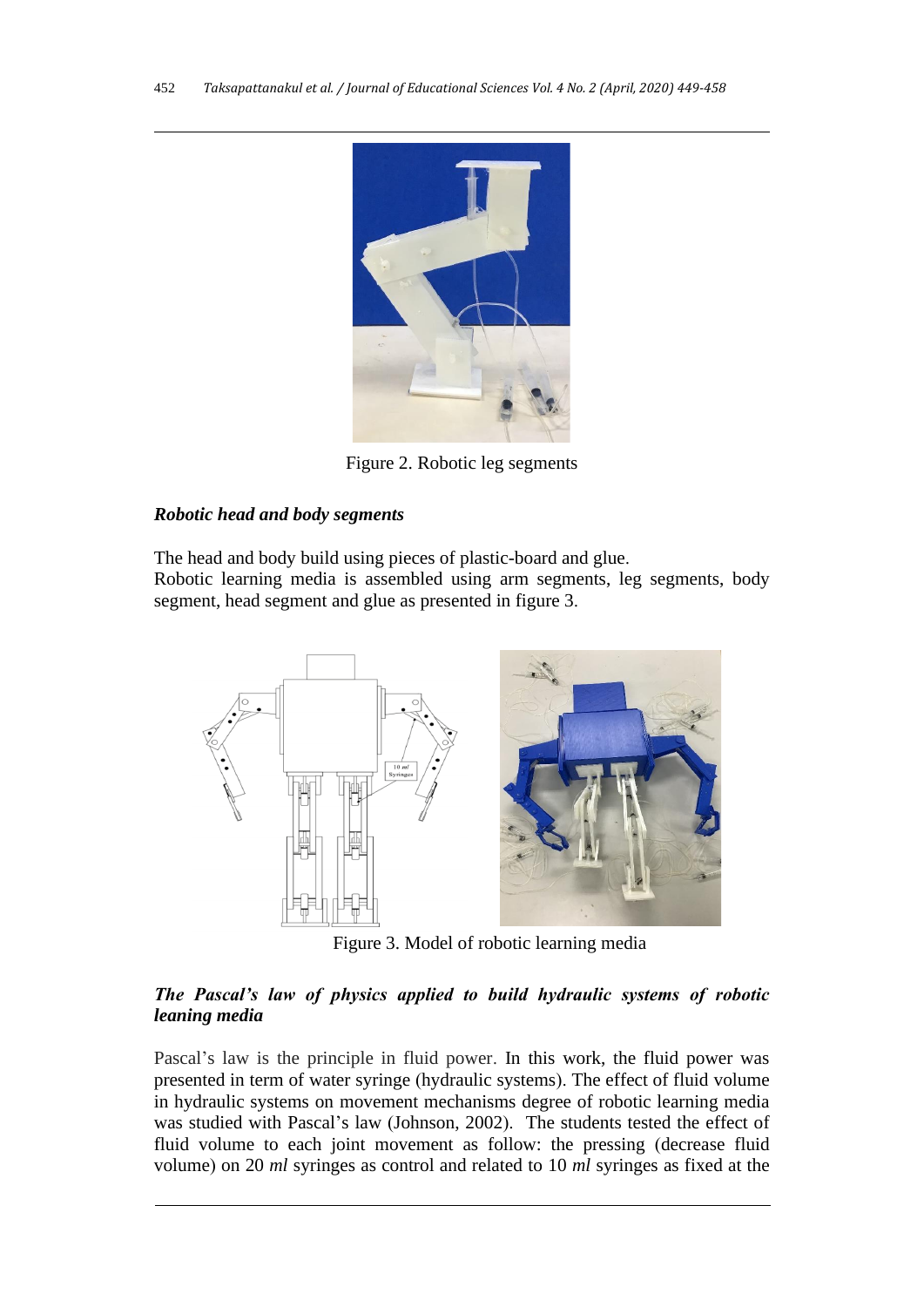joints (increase fluid volume) and the pulling (increase fluid volume) on 20 *ml* syringes and related to 10 *ml* syringes (decrease fluid volume), it created a force to move one of the movement mechanisms degree of robotic learning media. The increase fluid volume, decrease fluid volume and degree of movement mechanisms were tested and recorded. Finally, we encouraged students to assemble each component to build a movement robot by themselves.

#### **3. Results and Discussion**

The Pascal's law of physics was applied to build a reuse material robotic leaning media and the water syringes as hydraulic system was studied the pressing and pulling process effect of fluid volume on movement mechanisms degree of joint robotic model. The Pascal's law (Johnson, 2002), the volume of fluid pushed down on the 20 *ml* syringes (left, L) side equals the volume of fluid that is lifted up on the 10 *ml* syringes (right, R) side,

or,

$$
A_L \times D_L = A_R \times D_R
$$

 $V_L = V_R$ 

when,

 $A = cross sectional area of syringes, D = the distance move of fluid$ 

Figure 4 was shown that when pressing on 20 *ml* syringes, resulting to the decreased fluid volume which related to the increased fluid volume of 10 *ml* syringes. Meanwhile, pulling process on 20 *ml* syringes, fluid volume increased which related to fluid volume decreased in 10 *ml* syringes. These results were in accordance with the Pascal's law (Johnson, 2002).





Therefore, the results obtained from the study of the fluid volume effect on syringes was applied to create learning media, in which students can build robotic from the above experiment.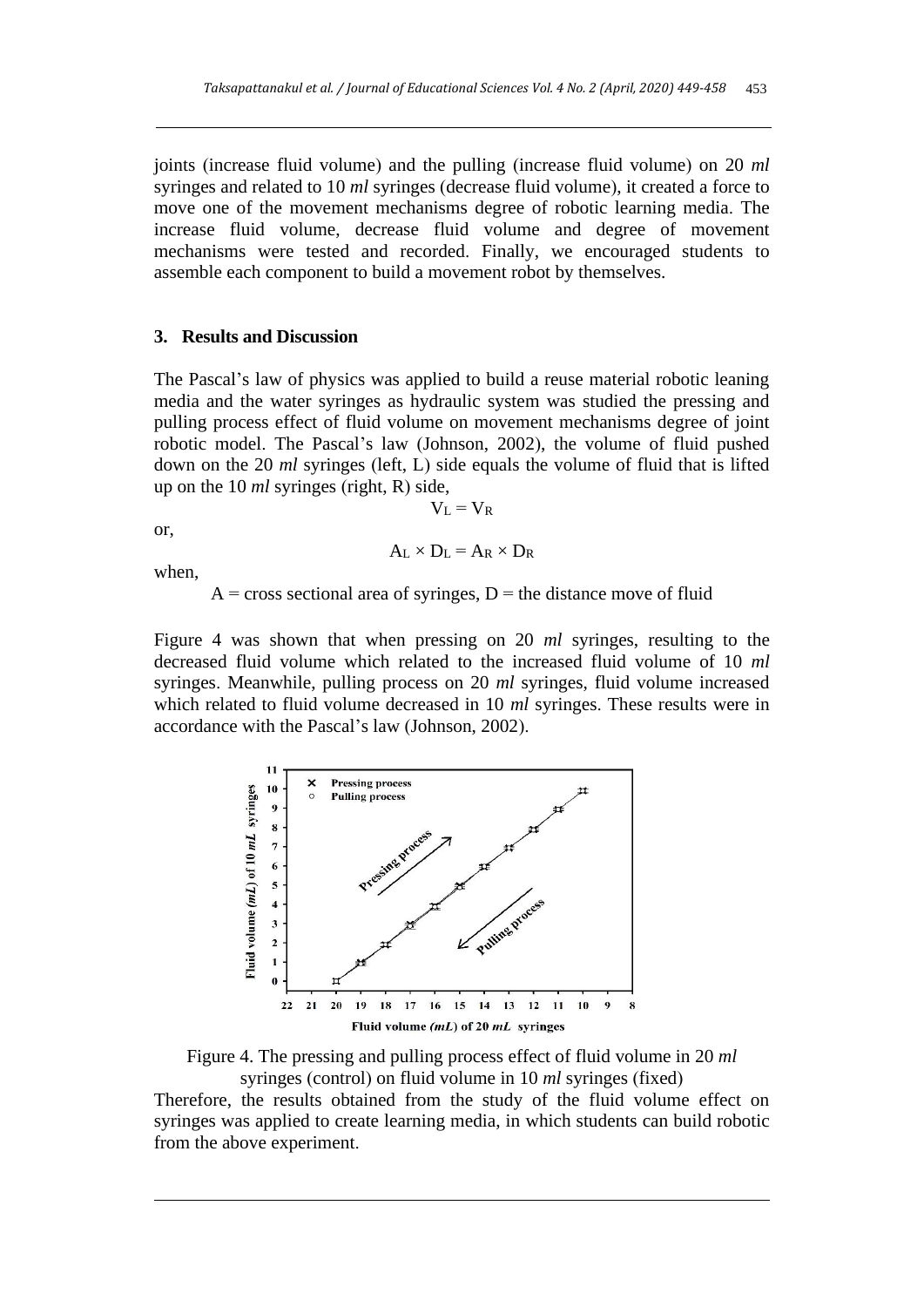The robotic model for learning media consists of many parts such as arm segments, body segment, head segment, and leg segments. For the arm segments, there are base-arm joints, shoulder joints, elbow joints and hand joints. The pressing and pulling process effect of fluid volume in 20 *ml* syringes (control) on movement mechanisms degree of robotic arm segments as presented in figure 5 and 6. Fluid volume of 20 *ml* syringes decreased by pressing process affect on the increasing of movement mechanisms degree (base-arm joints, shoulder joints, elbow joints and hand joints) of robotic arm segments and joint angle of base-arm, shoulder, elbow and hand decreased with increasing of fluid volume of 20 *ml* syringes via pulling process. Moreover, base-arm joint shown that the joint angle was lower than shoulder joints, elbow joints and hand joints, respectively. It may be due to the weight of each part of joint received from other parts, resulting in the resistance of the 10 *ml* syringes rod movement and related to joint angle movement.



Figure 5. The pressing and pulling process effect of fluid volume in 20 *ml* syringes (control) on movement mechanisms degree (joint angle: base-arm joint,  $\theta_n$ ) of base robotic arm segments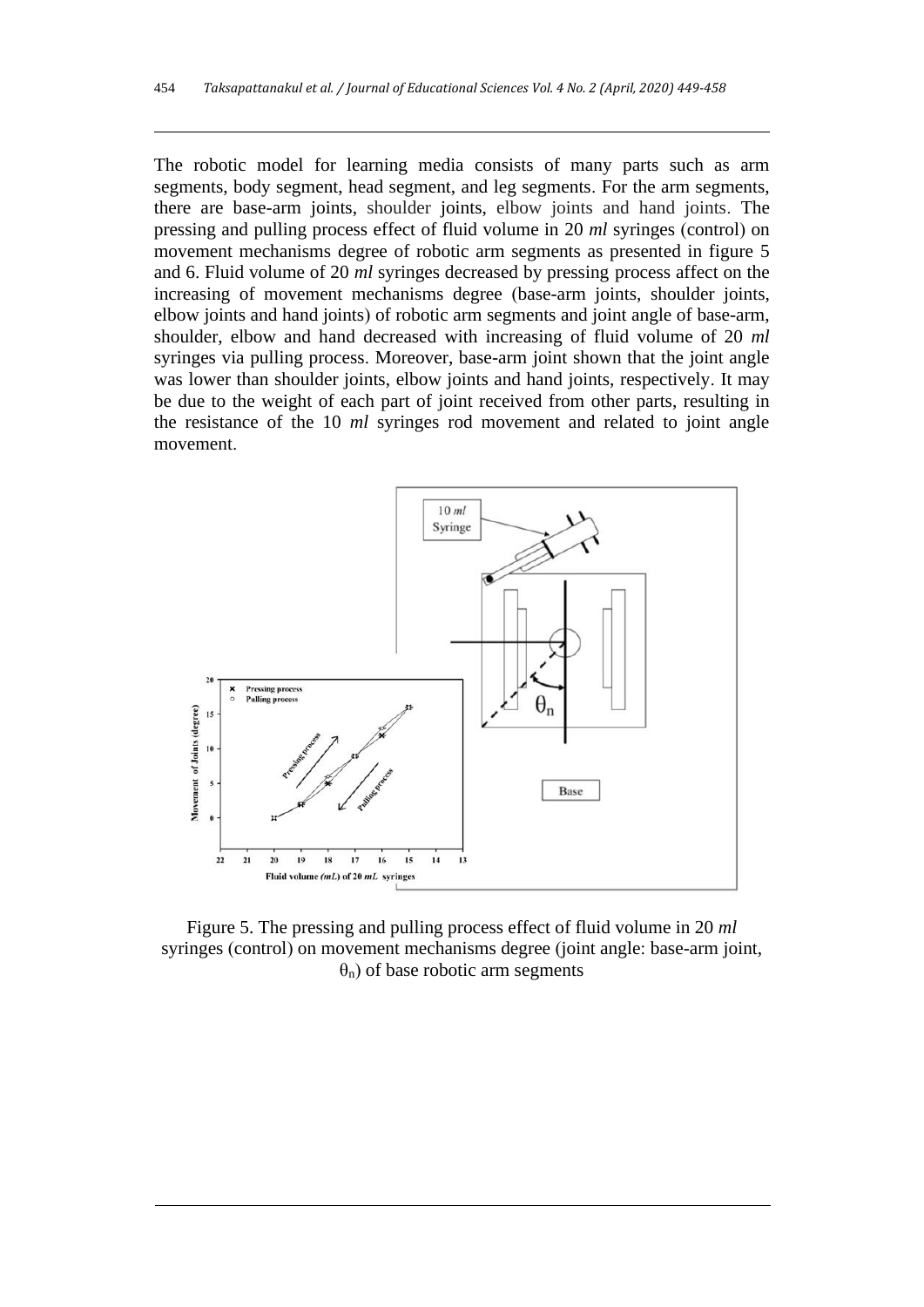

Figure 6. The pressing and pulling process effect of fluid volume in 20 *ml* syringes (control) on movement mechanisms degree of robotic arm segments (joint angle: shoulder joints,  $\alpha_n$ : elbow joints,  $\beta_n$ : hand joints,  $\theta_n$ )

In term of robotic leg segments, it consists of ankle joints, knee joints and thigh joints as shown in figure 7. The effect of fluid volume in 20 *ml* syringes via pressing and pulling process on movement mechanisms degree of robotic leg segments presented in figure 7. The joint angle movement of robotic leg segment increased with decreasing of fluid volume in 20 ml syringes when pressing. The pulling process on 20 *ml* syringes as increased fluid volume, resulting to the joint angle movement decreased. In addition, due to each part weight of joint received from other parts affects the resistance of the 10 *ml* syringes rod movement and related to joint angle movement. Therefore, ankle joints  $(\theta_n)$  shown the lower of joint angle movement compared to knee joints  $(α<sub>n</sub>)$  and thigh joints  $(β<sub>n</sub>)$ , respectively.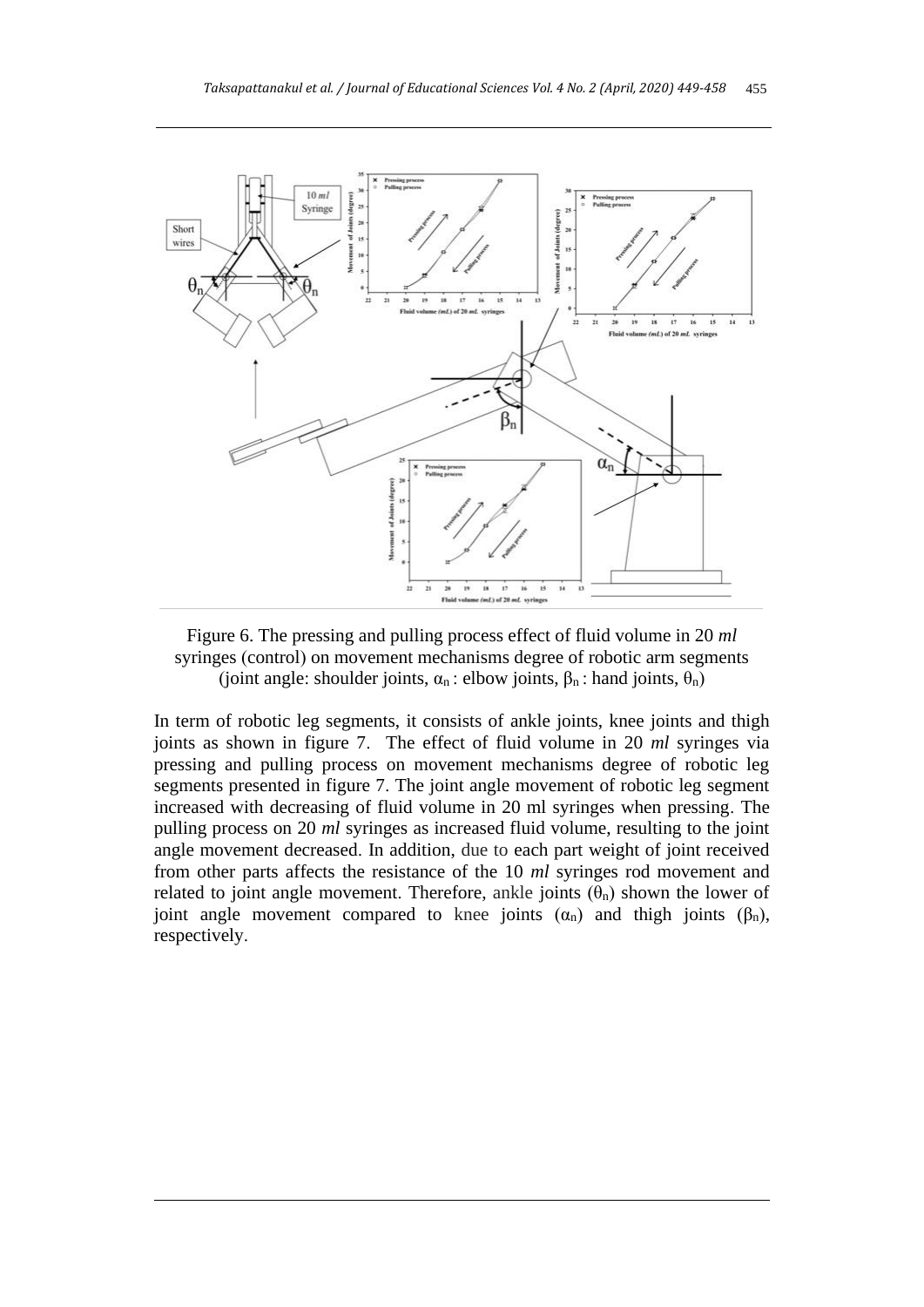



Moreover, the results of this study still followed Pascal's law (Johnson, 2002). Thus, after the students studied and analyzed the effect of fluid volume on movement joint mechanisms degree and understand the basic of Pascal's law to each joint. We know students understand the Pascal's law by observed their robot. The students who understand Pascal's law can successfully build robot that can move. They can build a reuse material robot by themselves as shown in figure 8. Therefore, this leaning media is an important development leaning skill of students about the Pascal's law in physics.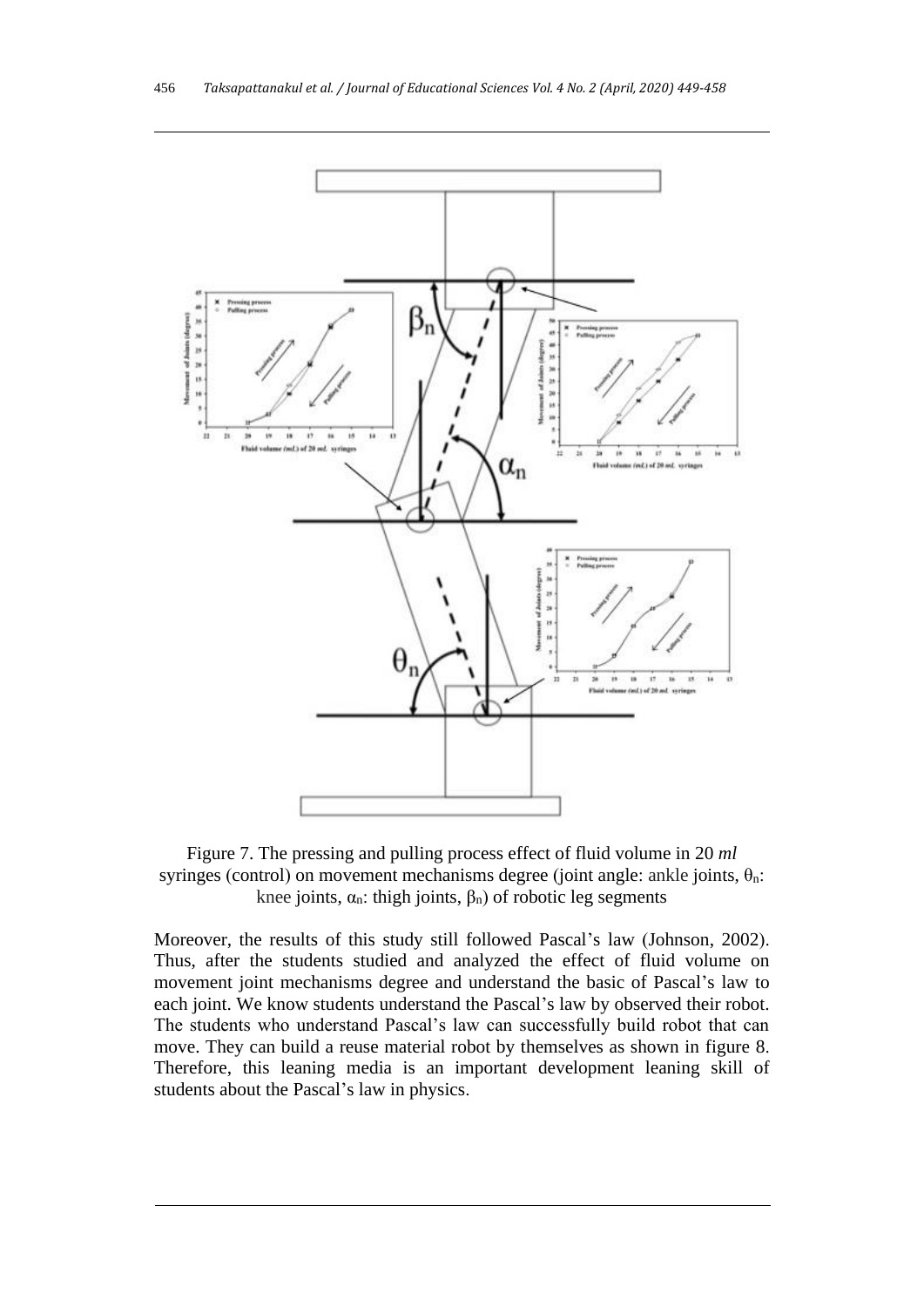

Figure 8. Students can participate in activities to create robotic leaning media

# **4. Conclusion**

The effect of fluid volume on movement mechanisms degree of robotic learning media was found that the 20 *ml* syringes via pressing and pulling process, resulting to the fluid volume of 10 *ml* syringes and related to the movement mechanisms degree (joint angle) of robotic learning media. The interesting point of this study is that students can build a robot and learn basic Pascal's law in the same activities.

# **References**

Johnson, J (2002). *Introduction to fluid power.* USA: Delmar Thomson Learning.

- Bahaa, I. K., Ali, I. M., & Ali, T. O. (2008). Motion planning for a robot arm by using genetic algorithm. *Jordan journal of mechanical and industrial engineering, 2*, 131-136.
- Anisur, R., Alimul, H. K., Tofayel, A., & Mohsin, S. (2013). Design, analysis and implementation of a robotic arm- the animator. *American journal of engineering research, 2*, 298-307.
- Surendernath, P., & Nagarajarao, K. (2015). Modelling of a robatic arm using solid works. *International journal of research in advanced engineering technologies, 4*, 347-364.
- Jônatas, V. T., & Marcelo da, S. H. (2015). Educational robotic simulators: a systematic literature review. *Nuevas ideas en informática educativa TISE*.